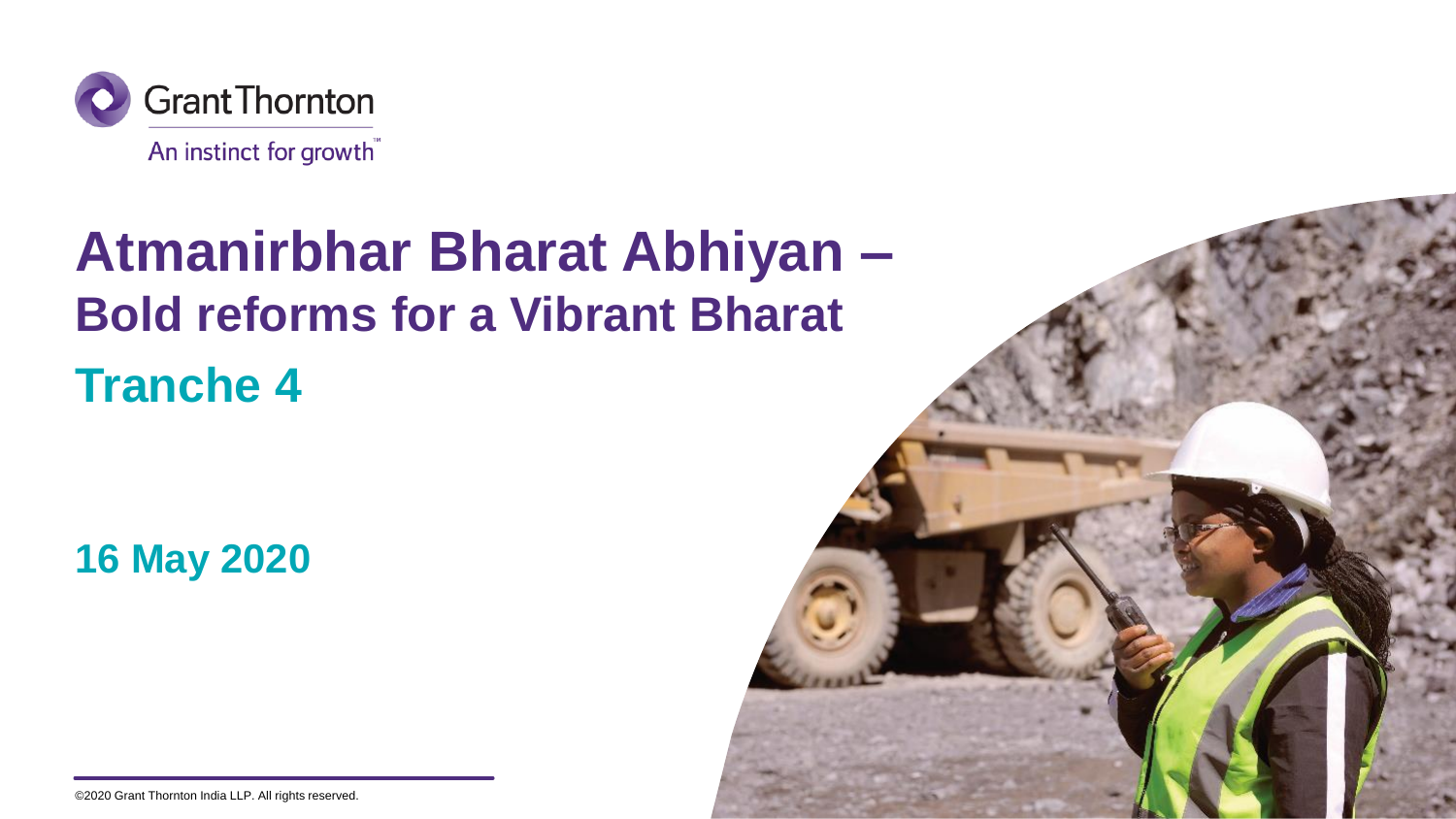## **Growth drivers**



**Grant Thornton** | An instinct for growth

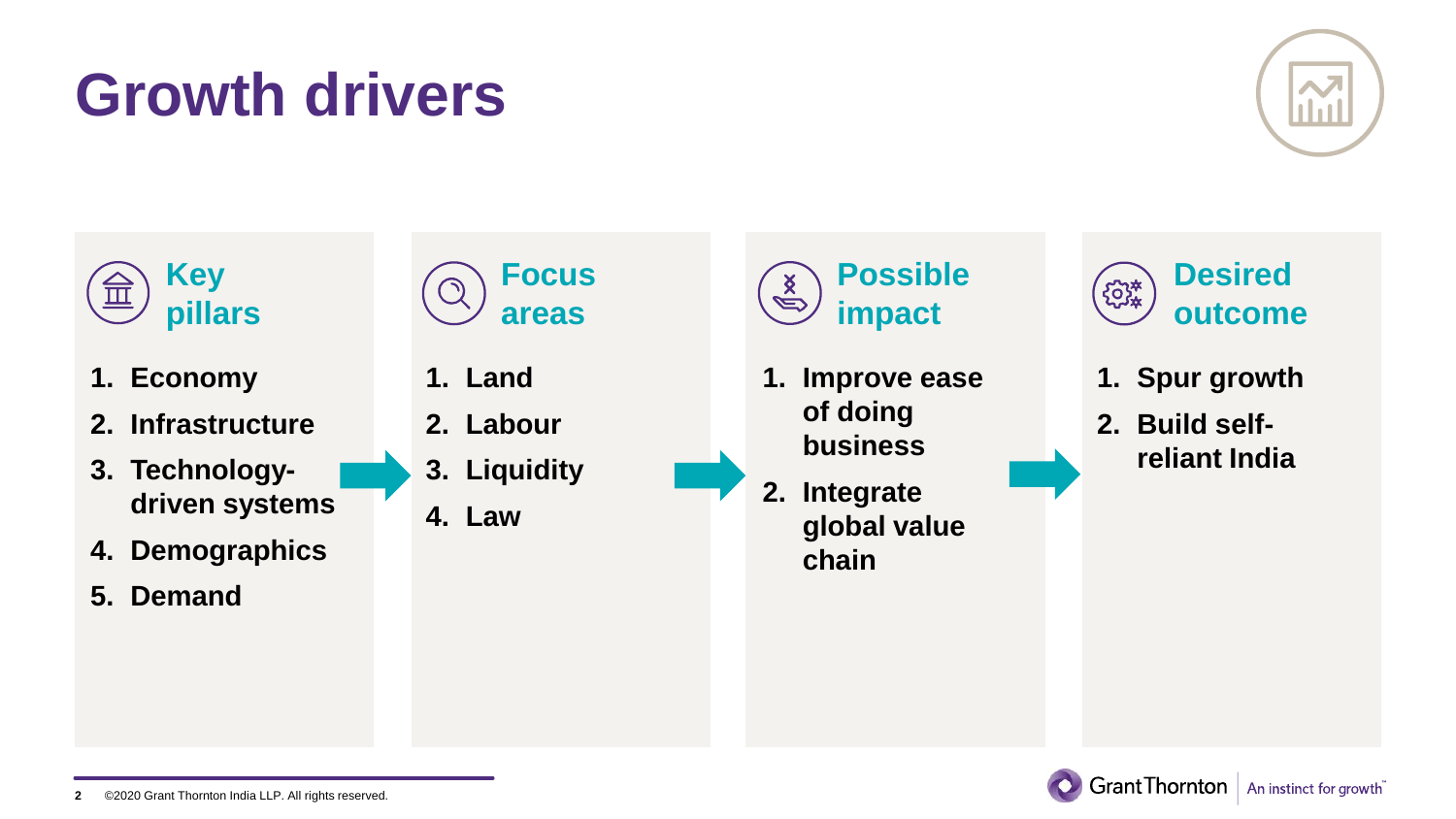# **Relief package value**

| <b>Relief package</b>                      | <b>Value (INR Cr)</b> | <b>Relief package</b>                           | <b>Value (INR 0)</b> |
|--------------------------------------------|-----------------------|-------------------------------------------------|----------------------|
| <b>MSME</b>                                | 370,000               | Fund for farm gate infrastructure               | 100,0                |
| PF                                         | 9,250                 | Fund for Micro food enterprises                 | 10,0                 |
| <b>NBFC/MFI</b>                            | 75,000                | Matsya Sampada – marine activities and infra    | 20,0                 |
| <b>DISCOMS</b>                             | 90,000                | National Animal Disease Control Programme       | 13,3                 |
| Taxation                                   | 50,000                | Animal Husbandry Infrastructure Fund            | 15,0                 |
| Pradhan Mantri Garib Kalyan Package        | 170,000               | Animal husbandry interest subvention            | 5,0                  |
| Emergency Health Response Package          | 15,000                | Herbal cultivation promotion                    | 4,0                  |
| Special Refund and Drawback Disposal Drive | 18,000                | Beekeeping infrastructure development           | 5                    |
| <b>RBI CRR</b> reduction                   | 137,000               | TOP to TOTAL subsidy                            | 5                    |
| <b>RBI TLTRO</b>                           | 150,050               | Coal mine evacuation infrastructure             | 50,0                 |
| RBI refinance for NABARD, SIDBI and NHB    | 50,000                | Viability gap funding for social infra projects | 8,1                  |
| <b>RBI SLF</b>                             | 50,000                |                                                 |                      |
| Free food grain distribution               | 3,500                 |                                                 |                      |
| Interest subvention - MUDRA Shishu Loans   | 1,500                 |                                                 |                      |
| Street vendor credit facility              | 5,000                 |                                                 |                      |
| Tribal employment generation - CAMPA       | 6,000                 |                                                 |                      |
| NABARD emergency working capital fund      | 30,000                |                                                 |                      |
| Kisan Credit Card - concessional credit    | 200,000               | 14 May 2020<br>13 May 2020<br>15 May 2020       | 16 May 2020          |

| <b>Relief package</b>                           | <b>Value (INR Cr)</b> |
|-------------------------------------------------|-----------------------|
| Fund for farm gate infrastructure               | 100,000               |
| Fund for Micro food enterprises                 | 10,000                |
| Matsya Sampada – marine activities and infra    | 20,000                |
| National Animal Disease Control Programme       | 13,343                |
| Animal Husbandry Infrastructure Fund            | 15,000                |
| Animal husbandry interest subvention            | 5,000                 |
| Herbal cultivation promotion                    | 4,000                 |
| Beekeeping infrastructure development           | 500                   |
| TOP to TOTAL subsidy                            | 500                   |
| Coal mine evacuation infrastructure             | 50,000                |
| Viability gap funding for social infra projects | 8.100                 |



 $\mathbb{R}$ 

©2020 Grant Thornton India LLP. All rights reserved. **3**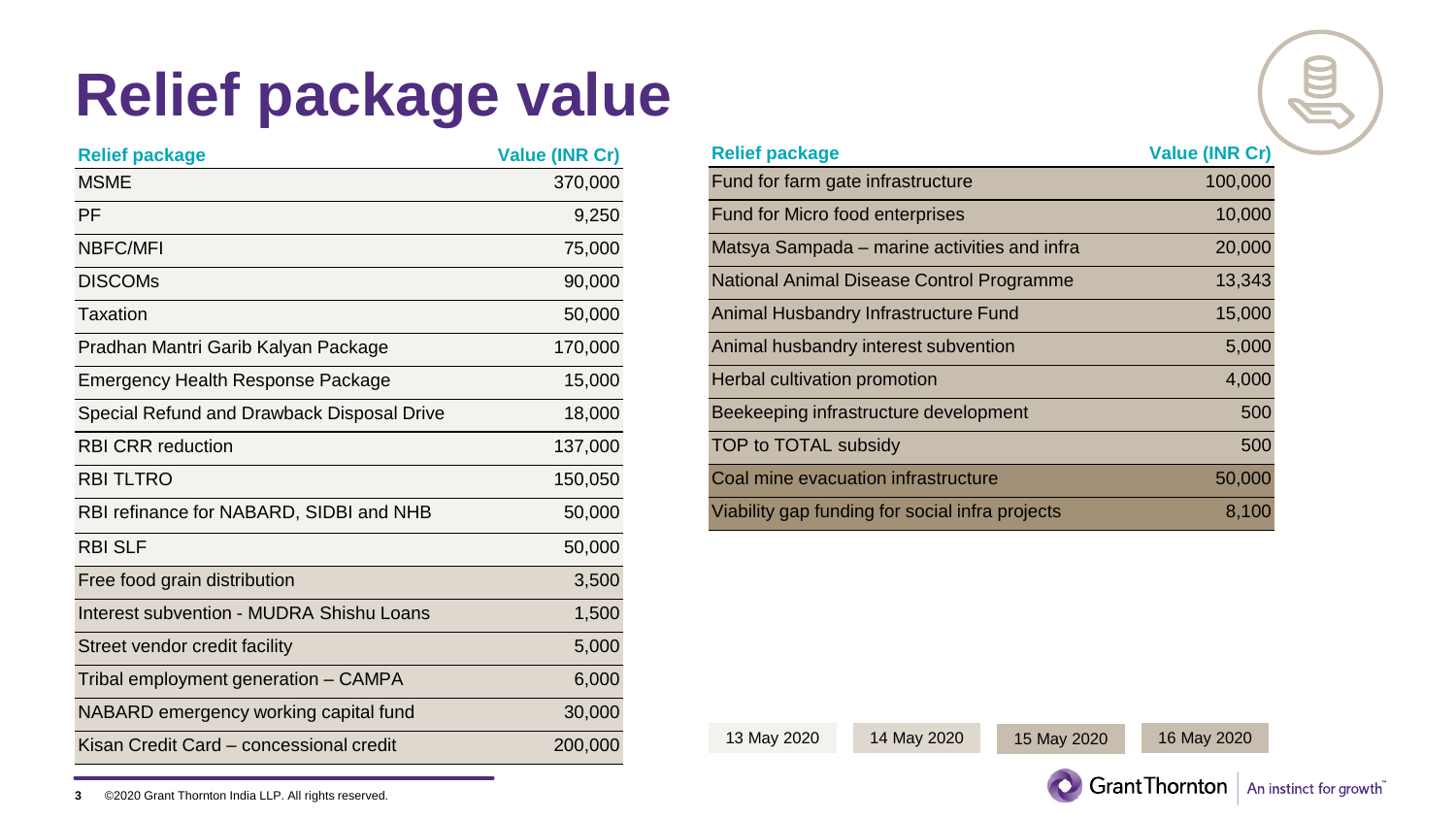# **Summary**



- Privatisation of coal mines with 50 new blocks on auction; minimal eligibility criteria for bidding. INR 50,000 crore allocated to create evacuation infrastructure in coal mines
- 500 mineral blocks to be privatised through open/joint auction with coal. Seamless exploration and production allowed. No distinction between captive and non-captive mines, allowing lease transfer. Stamp duty to be rationalised and a mineral index to be developed
- Ban on import of a notified list of weapons, equipment and spare parts for use on defence; to boost domestic procurement. Corporatisation (not privatisation) of ordinance factory boards. FDI limit in defence equipment manufacturing to be increased to 74% from 49% (subject to approvals)
- Air space to be rationalised and optimally utilised to save fuel and time; aimed at positive impact on environment
- Six more airports to be auctioned on PPP basis, additional private investments in 12 airports already managed by private players
- Aim to make India a maintenance, repair and overhaul (MRO) hub for both civil and defence aircrafts
- Power distribution companies in Union Territories to be privatised
- Increase (30% from 20% allowed earlier) in Viability Gap Funding for social infrastructure projects; INR 8,100 crore allocated
- Policy to be developed to encourage private sector participation in the space sector. Private sector allowed to use ISRO labs and assets as well geo-spatial data
- PPP to be allowed for medical isotopes to promote low-cost cancer treatment. Establish research facilities to develop irradiation technology in PPP mode for the food sector



<sup>©2020</sup> Grant Thornton India LLP. All rights reserved. **4**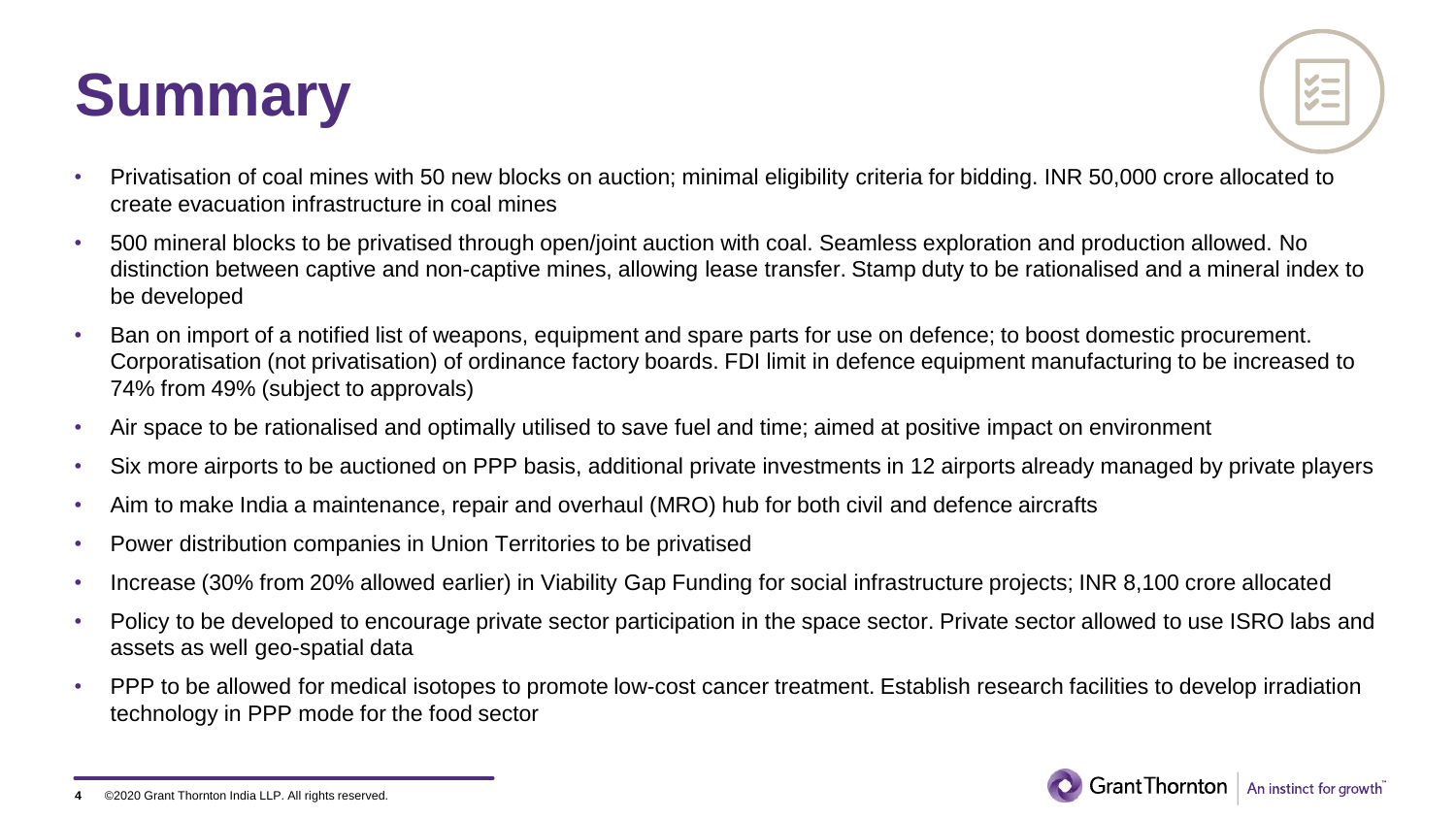

## **Privatisation of coal mines**

Government to allow private sector participation through revenue sharing mechanism:

- 50 blocks to be auctioned with no eligibility conditions, only upfront payment with a ceiling
- INR 50,000 crore allotted to create evacuation infrastructure in coal mines

### **Privatisation of mineral blocks**

Structural reforms to boost growth and employment as well as bring in stateof-the-art technology in exploration

- Composite exploration, mining and production regime to be introduced
- 500 mining blocks to be auctioned
- Joint auction of bauxite and coal mineral blocks to be introduced
- Distinction between captive and non-captive mines to be removed
- Mineral index to be developed
- Stamp duty to be rationalised

### **Indigenisation of defence equipment**

Make in India for self-reliance in defence related manufacturing

- Notified list of weapons/platforms to be banned from import
- Indigenisation of imported spare parts and others in the notified list
- Separate budget for domestic capital procurement
- Ordinance factories to be corporatised
- FDI limit raised to 74% from 49%
- Time-bound defence procurement process and faster decision making

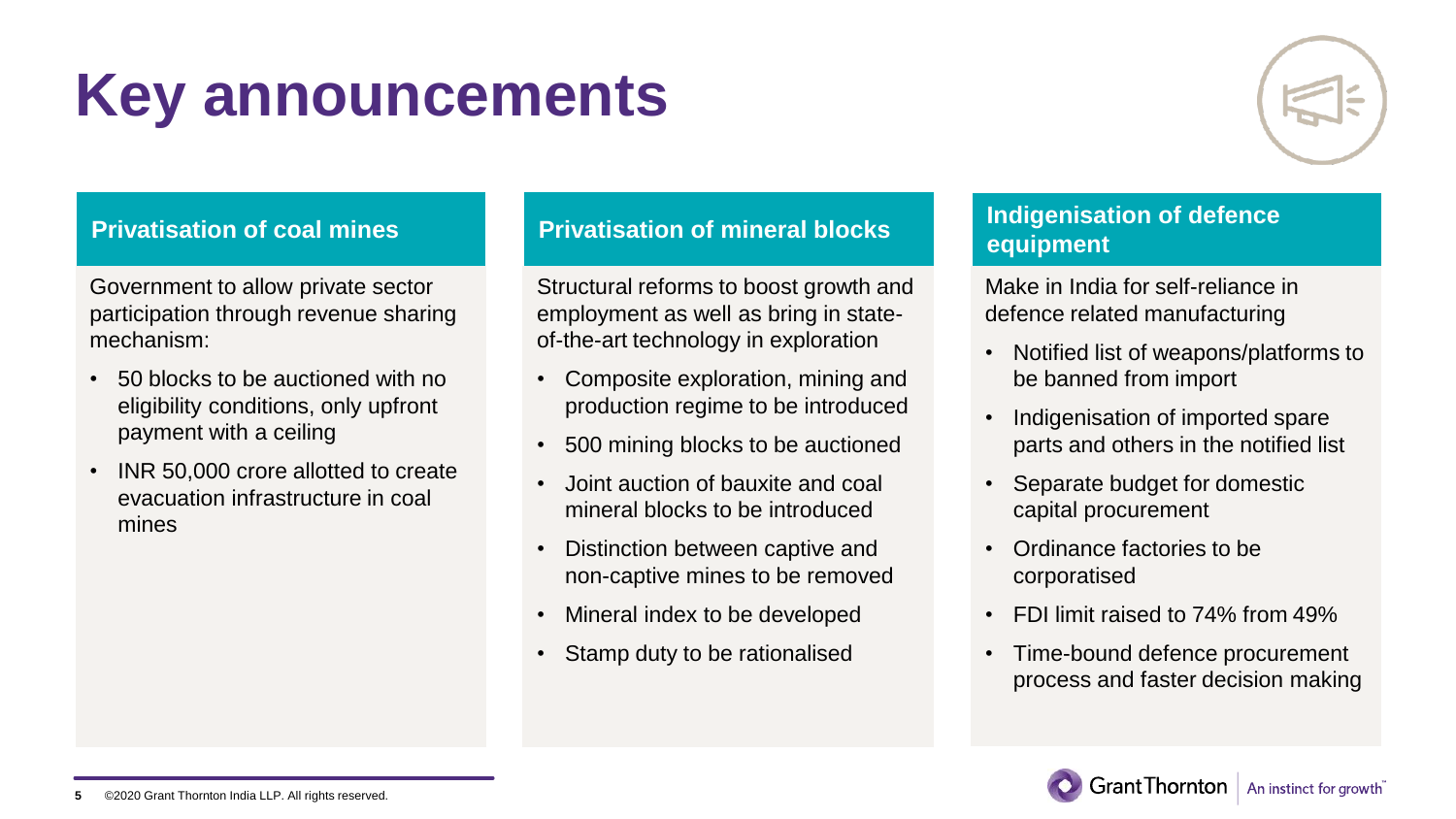

## **Indian air space rationalisation**

• Restrictions on utilisation of Indian air space to be eased to make civilian flying more efficient and cost-effective as well as have a positive impact on the environment

### **PPP for airports**

- Six more airports to be auctioned under PPP
- Additional investment in 12 airports by existing private players
- Private investments of up to INR 13,000 crore expected

## **MRO hub in India**

India to set up a MRO Hub

- Tax regime for MRO ecosystem to be rationalised
- MRO to service civil and defence aircrafts
- Maintenance costs for airlines expected to come down

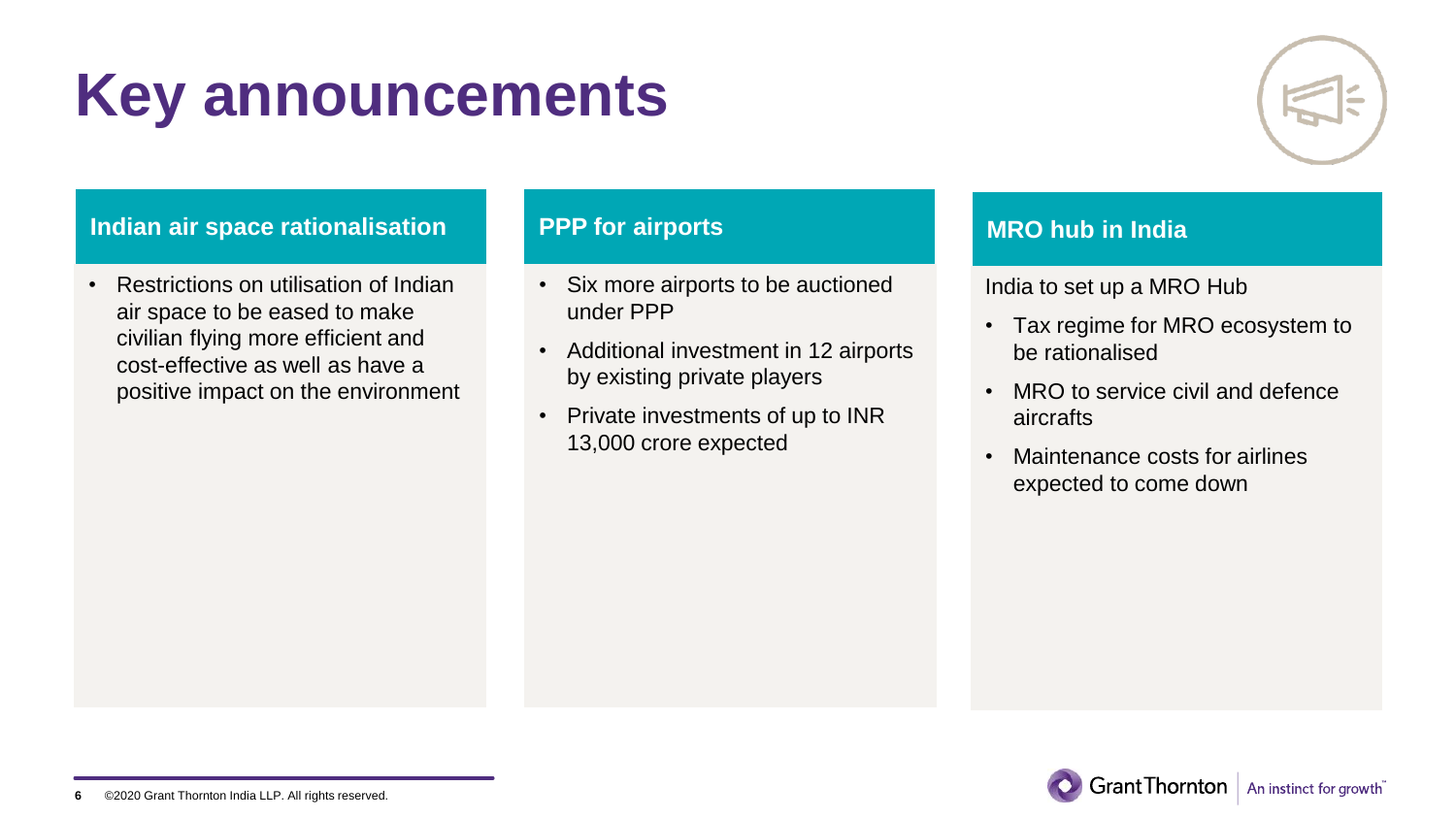

## **Power distribution to be privatised in Union Territories**

- Power departments/utilities in Union Territories to be privatised
- Standard of service and associated penalties to be introduced
- DISCOMs to ensure adequate power; to be penalised for load shedding
- Reduction in cross subsidies
- Competitive selection of project developers

## **Increased Viability Gap Funding for social infrastructure**

Revamp Viability Gap Funding (VGF) scheme to boost private sector investment in social infrastructure projects, with a total outlay of INR 8,100 crore

- Quantum of VGF to be enhanced up to 30% of total project cost, up from 20%
- VGF to remain 20% for other sectors

### **Private participation in space sector**

Boost private participation in space activities by providing predictable policy and regulatory environment

- Level-playing field for private companies in satellites, launches and space-centric services
- Future projects for planetary exploration, outer space travel, etc. to be opened for private sector
- Liberal geo-spatial data policy for providing remote-sensing data to tech entrepreneurs
- Private sector to be allowed to use ISRO facilities and assets

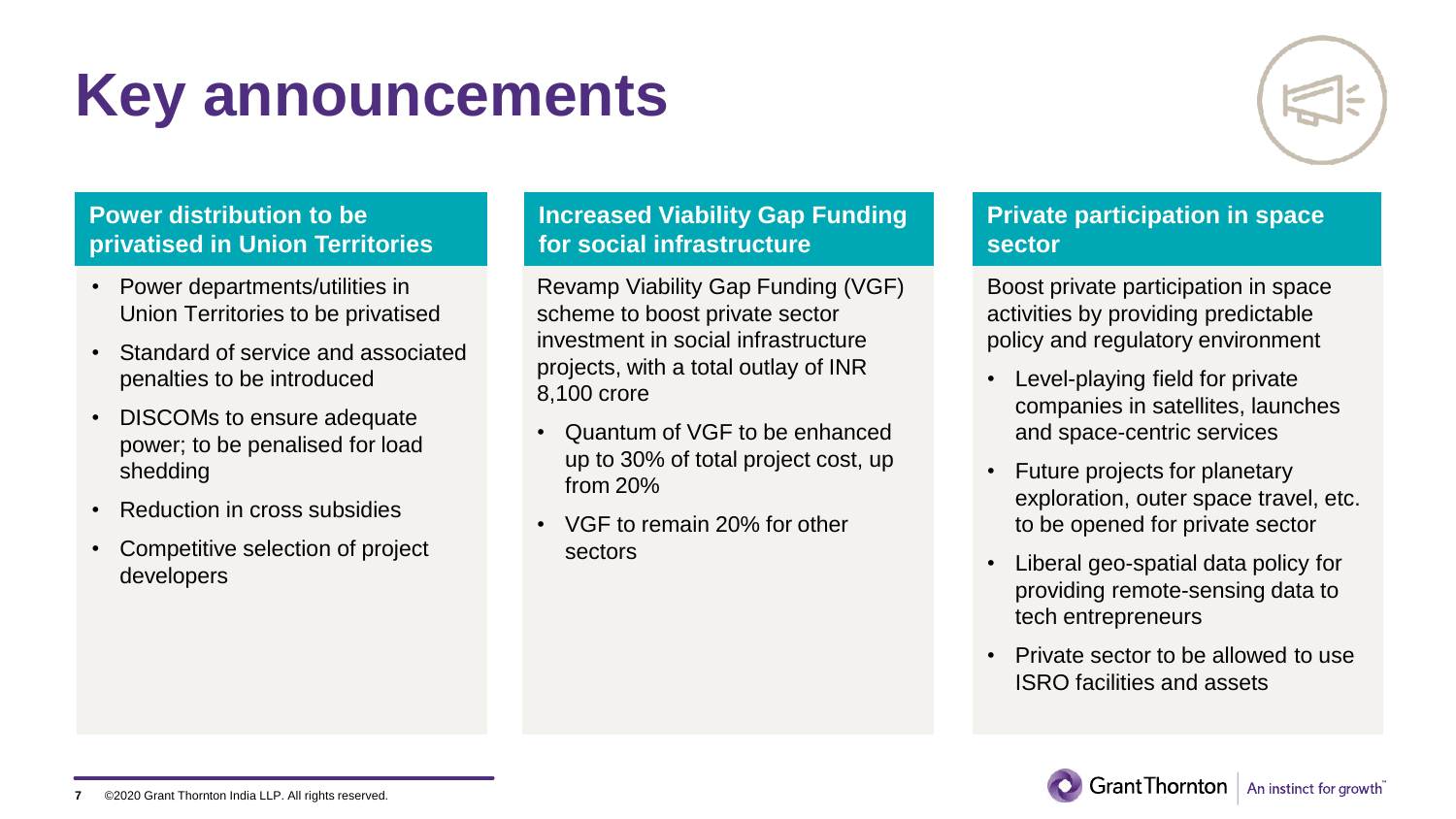## **PPP in select atomic energy projects**

- Research reactor to be established in PPP mode for production of medical isotopes
- Promote welfare through affordable treatment of cancer and other diseases
- Establish facilities to use irradiation technology for food preservation in PPP mode
- Technology development cum incubation centres to be set up





©2020 Grant Thornton India LLP. All rights reserved. **8**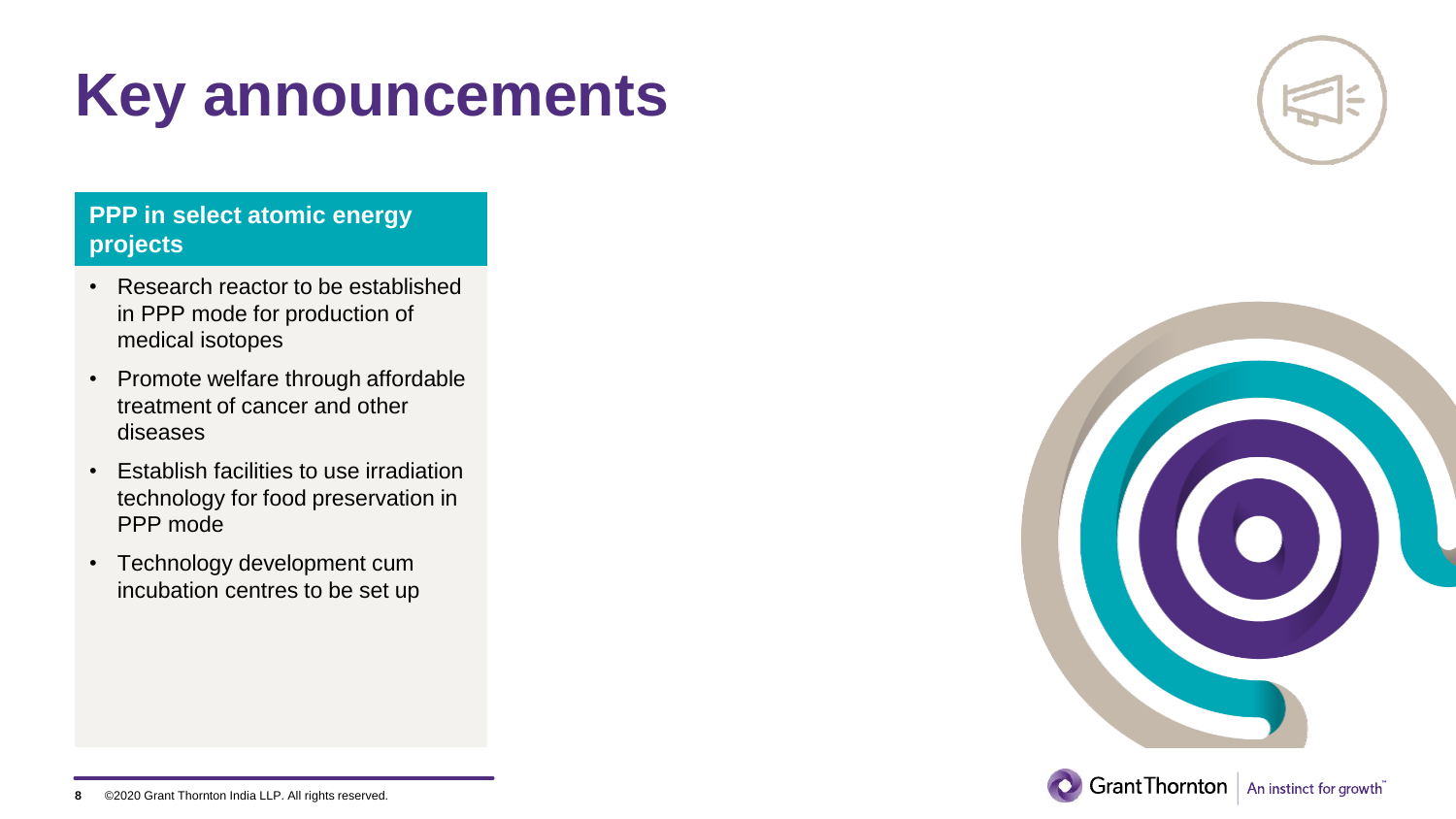## **Annexure:** Value of COVID-19 stimulus packages in the G20 as share of GDP



©2020 Grant Thornton India LLP. All rights reserved. **9**